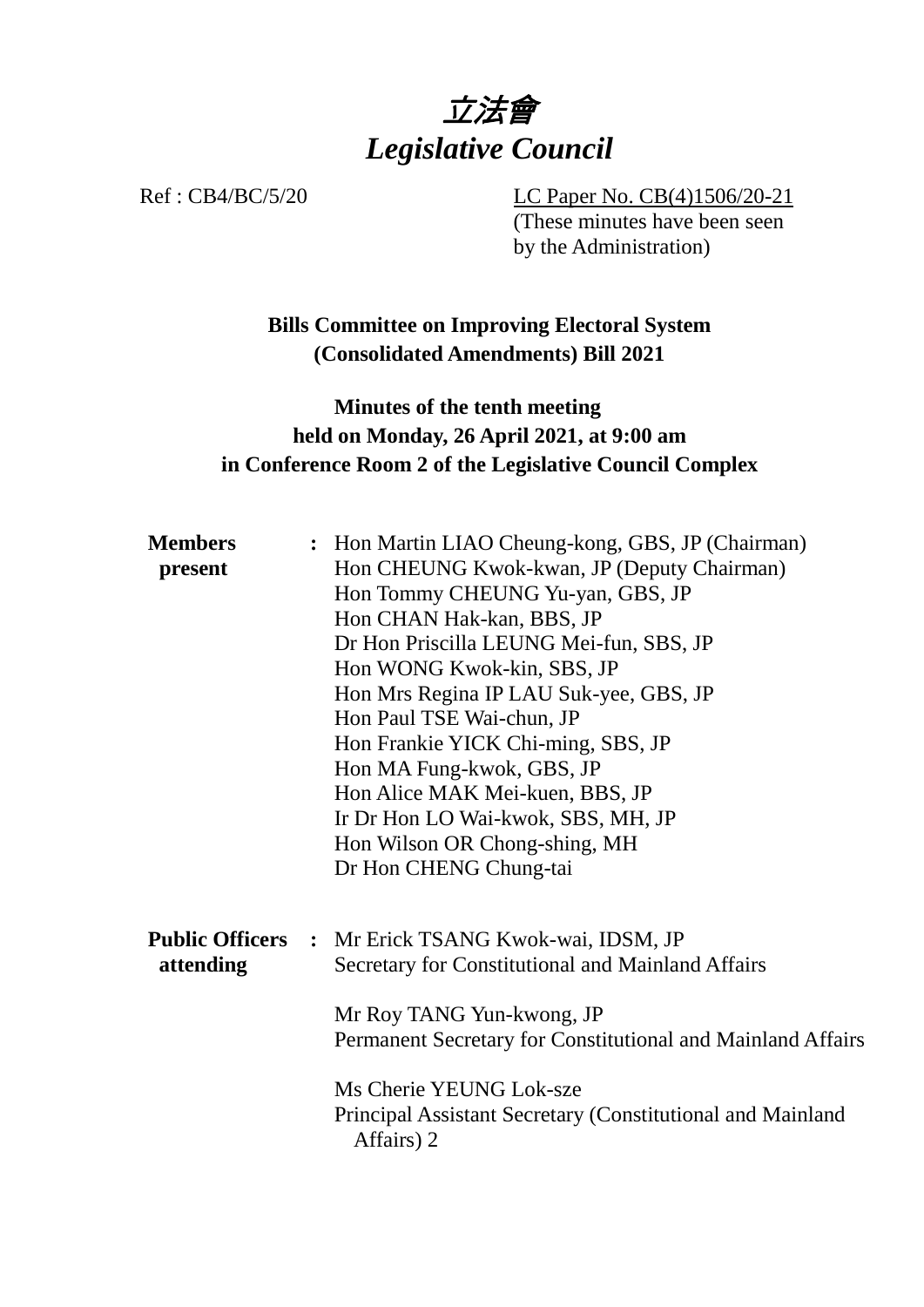| Ms Carmen KONG Ka-man<br>Principal Assistant Secretary (Constitutional and Mainland<br>Affairs) 3 |
|---------------------------------------------------------------------------------------------------|
| Mr Llewellyn MUI Kei-fat<br>Law Officer (Special Duties) (Acting)<br>Department of Justice        |
| Mr Peter SZE Chun-fai<br><b>Senior Assistant Law Draftsman</b><br>Department of Justice           |
| : Mr Lemuel WOO<br>Chief Council Secretary (4) 6                                                  |
| : Mr Bonny LOO<br>Senior Assistant Legal Adviser 3                                                |
| Ms Clara WONG<br><b>Assistant Legal Adviser 4</b>                                                 |
| Miss Janice HO<br>Council Secretary (4)6                                                          |
| <b>Miss Vivian YUEN</b><br>Legislative Assistant (4) 8                                            |
| Mr Jason LAI<br>Clerical Assistant (4) 6                                                          |
|                                                                                                   |

#### Action

#### **I. Meeting with the Administration**

[File Ref.: CMAB C1/30/5/5, LC Paper Nos. CB(3)444/20-21, LS65/20- 21, CB(4)814/20-21(01) and (02), CB(4)836/20-21(01), CB(4)870/20- 21(01), CB(4)827/20-21(01), CB(4)877/20-21(01), CB(4)858/20-21(01) , CB(4)884/20-21(01) and , CB(4)859/20-21(01) and (02)]

1. The Bills Committee deliberated (index of proceedings attached at **Annex**).

Discussion/Clause-by-clause examination

*Clause 156 - Proposed new Part 8 of the Electoral Affairs Commission (Electoral Procedure) (Legislative Council) Regulation (Cap. 541D)*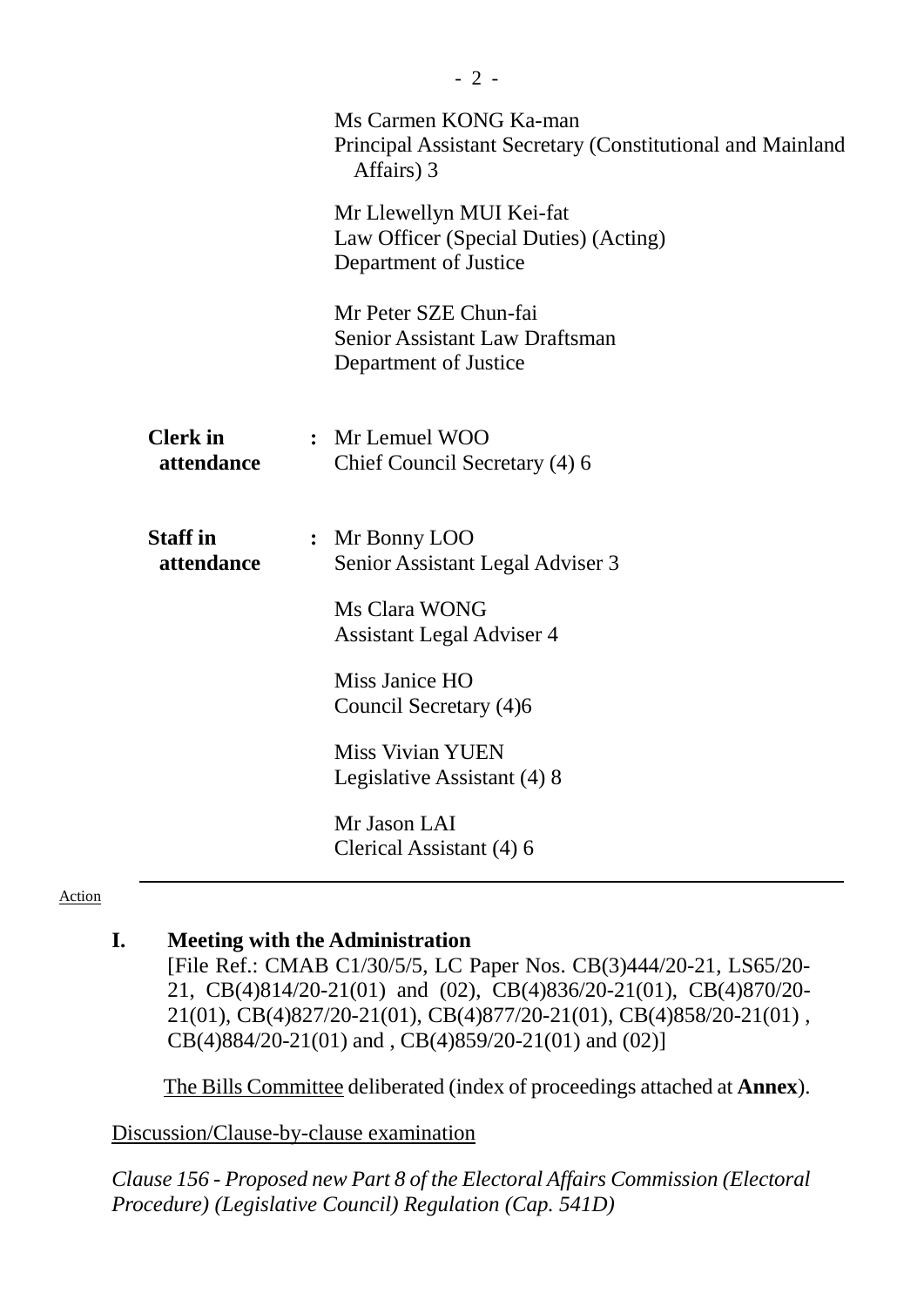## *Electronic copy of the final register, or of part of the final register, created and maintained under the proposed new section 110 of Cap. 541D*

2. Ir Dr LO Wai-kwok noted the slight discrepancy between the references to the electronic copy of the final register ("FR electronic copy") for use in the Legislative Council ("LegCo") elections as appearing in Cap. 541D, and the reference to electronic copy or extract of the final register ("FR") for use in the District Council elections appearing in the proposed new Part 8 of the Electoral Affairs Commission (Electoral Procedure) (District Councils) Regulation (Cap. 541F), and enquired about the reason for the discrepancy.

3. In response, Senior Assistant Law Draftsman, Department of Justice explained that the slight discrepancy was due to the difference in the arrangement for the printed copy of the registers as provided under the four pieces of subsidiary legislation, and thus the corresponding arrangements were adopted when stipulating the provisions for the FR electronic copies in the Bill.

4. Senior Assistant Legal Adviser 3 referred members to the proposed new section 109 of Cap. 541D in which FR electronic copy would be defined as an electronic copy of the FR, or of part of the FR, created and maintained under the proposed new section 110. As such, under the proposed new section 111(1), a person would commit an offence even if the person obtains access to part (including an extract) of the FR electronic copy without legal authority.

5. Ir Dr LO Wai-kwok suggested that the arrangements for the use of FR electronic copies in different elections should be made consistent across the four pieces of subsidiary legislation to allow greater operational flexibility for their uses. Permanent Secretary for Constitutional and Mainland Affairs ("PSCMA") undertook to consider Ir Dr LO's suggestion and see whether necessary amendments to Cap. 541D and the relevant subsidiary legislation on Election Committee and the Chief Executive elections should be made.

6. Ir Dr LO Wai-kwok reiterated his concerns raised at the last meeting about the security measures for the protection of the FR electronic copy. While he understood the Administration's view that it might not be appropriate to include the specific technology or security measures in the Bill, he requested that the Administration should have a clear policy commitment to ensuring the security of the FR electronic copy. This would also minimize the chance of the public getting access to the FR electronic copy inadvertently. The Chairman requested the Administration to take note of Ir Dr LO's view.

Admin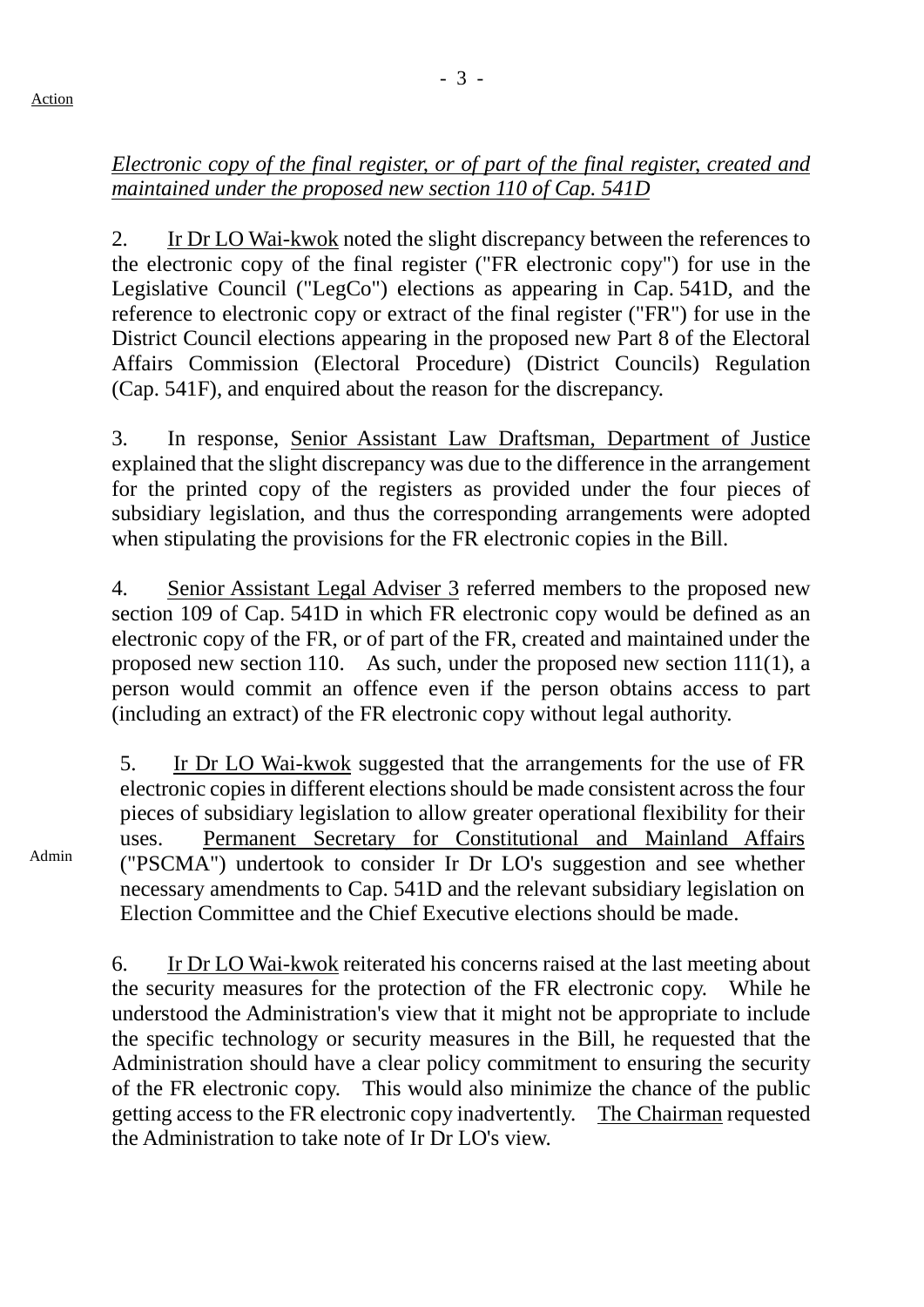*Clause 19: Proposed amended section 10 of the Electoral Affairs Commission (Registration of Electors) (Legislative Council Geographical Constituencies) (District Council Constituencies) Regulation (Cap. 541A)*

7. Members noted the proposed amendments to section 10 of Cap. 541A concerning the arrangements for inspection of the omissions list. In response to Mr Paul TSE's enquiry regarding the purpose of the proposed amendments to section 10(3A) and (4) of Cap. 541A, Principal Assistant Secretary (Constitutional and Mainland Affairs) 3 ("PAS(CMA)3") advised that the purpose was to limit the particulars of a person shown on the omissions list to be made available for inspection and to tighten up the inspection procedure.

8. Mr Paul TSE questioned why such arrangements were necessary given that the omissions list only contained information about the persons which had been struck out by the Electoral Registration Officer ("ERO") from the provisional register under section 32(4)(a) and (b) of the Legislative Council Ordinance (Cap. 542), and the information should have become irrelevant for election purposes. In response, PSCMA explained that while the omissions list was compiled by ERO after inquiry procedures, the persons who were put on the omissions list might disagree with ERO's decision and lodge claims and objections. Therefore, the omissions list should not be considered as irrelevant for election purposes.

9. Mr Paul TSE noted that under the proposed new section 10(2) of Cap. 541A, which would take effect on 1 May 2022, the omissions list would be made available for inspection by "specified persons" as defined under the proposed new section 10(5) of Cap. 541A. He enquired about the policy intent of paragraph(b)(iii) of the proposed definition of "specified person" under the proposed new section 10(5) of Cap 541A.

10. In reply, PSCMA advised that when drafting the amendments, the Administration considered it necessary to cater to the bodies or organizations which might arrange for a person to stand as a candidate in the coming election for the first time. For the sake of fairness and to ensure that the arrangement could cater to genuine electioneering activities, it was proposed that the omissions list would be made available for inspection by *"a body or organization that is incorporated, or is registered or exempt from registration, under any law of Hong Kong and has publicly declared an intention to arrange for any person (including a person yet to be specified) to stand as a candidate at a coming election"* under the proposed definition of "specified person" in the proposed new section 10(5) of Cap. 541A.

11. Mr Paul TSE said that he fully appreciated the legislative intent of paragraph (b)(iii) of the proposed definition under the proposed new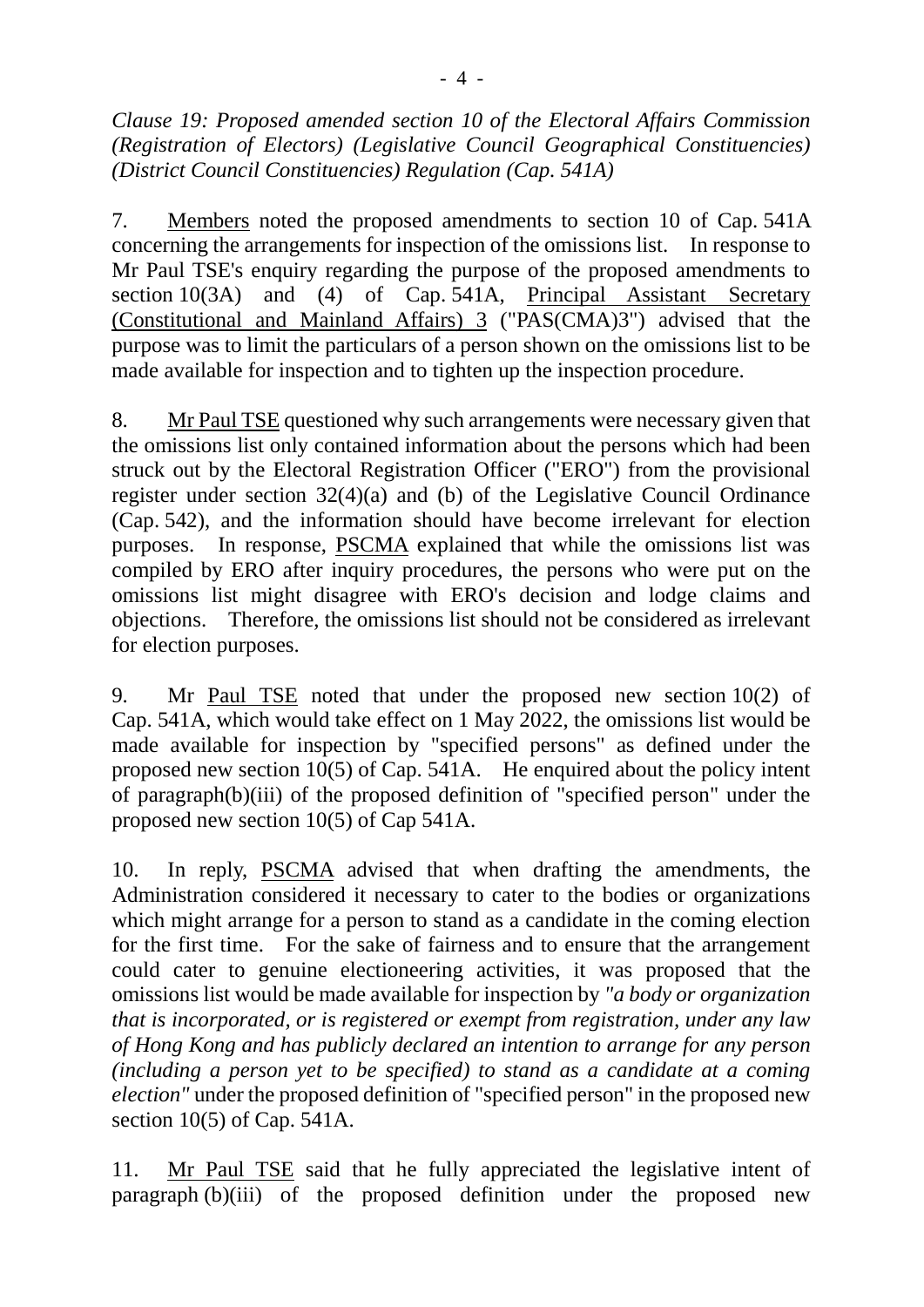- 5 -

section 10(5). However, he was concerned about the possible abuse of the arrangements since a body or organization might, out of an ulterior motive for inspecting the omissions list, declare a false intention to arrange for person(s) to stand as candidates at a coming election.

12. In reply, PSCMA said that once a declaration of an intention to stand as a candidate for an election had been made by a body or an organization, the relevant law and regulations governing election activities would forthwith be applicable to the body/organization. As such, paragraph (b)(iii) of the proposed definition of "specified person" should be effective in striking a proper balance between the need of the body/organization who participated in an election for the first time and the need to prevent abuse. PSCMA further said that other parts of the proposed amended section 10 of Cap. 541A would also provide additional safeguards against abuse. With the proposed new section 10(3A) to enhance personal data privacy protection, the particulars of the electors in the omissions list available for inspection by the specified persons would be quite limited. Furthermore, ERO might require a person who wishes to inspect the omissions list to produce his/her identity document and complete a form under the proposed section 10(4) of Cap. 541A.

13. The Chairman said that members did not oppose providing the omissions list to the body or organization which would take part in a coming election. They only wished that the arrangements for inspection of the omissions list would not be abused. However, he considered that the requirements of provision of identification document and completing a form, as required under the proposed section 10(4) were just procedural requirements and not safeguards.

14. The Chairman requested the Administration to take note of and consider members' concerns regarding the proposed amendments to section 10 of Cap. 541A.

## *Clause 29: Proposed amendments to section 20 of Cap. 541A*

15. Mr Paul TSE pointed out that, for a person being a validly nominated candidate for a LegCo constituency falling within paragraph (c)(i) of the proposed definition of "specified person" in the proposed new section 20(7) of Cap. 541A, he/she may inspect only a copy of the section of the FR that relates to that LegCo constituency under the proposed new section 20(4D)(a). Mr TSE contrasted this arrangement to that for a body or organization which has publicly declared an intention to arrange for any person (including a person yet to be specified) to stand as a candidate at a coming election, to which a full copy of the FR might be made available, and enquired about the reasons for the different treatments.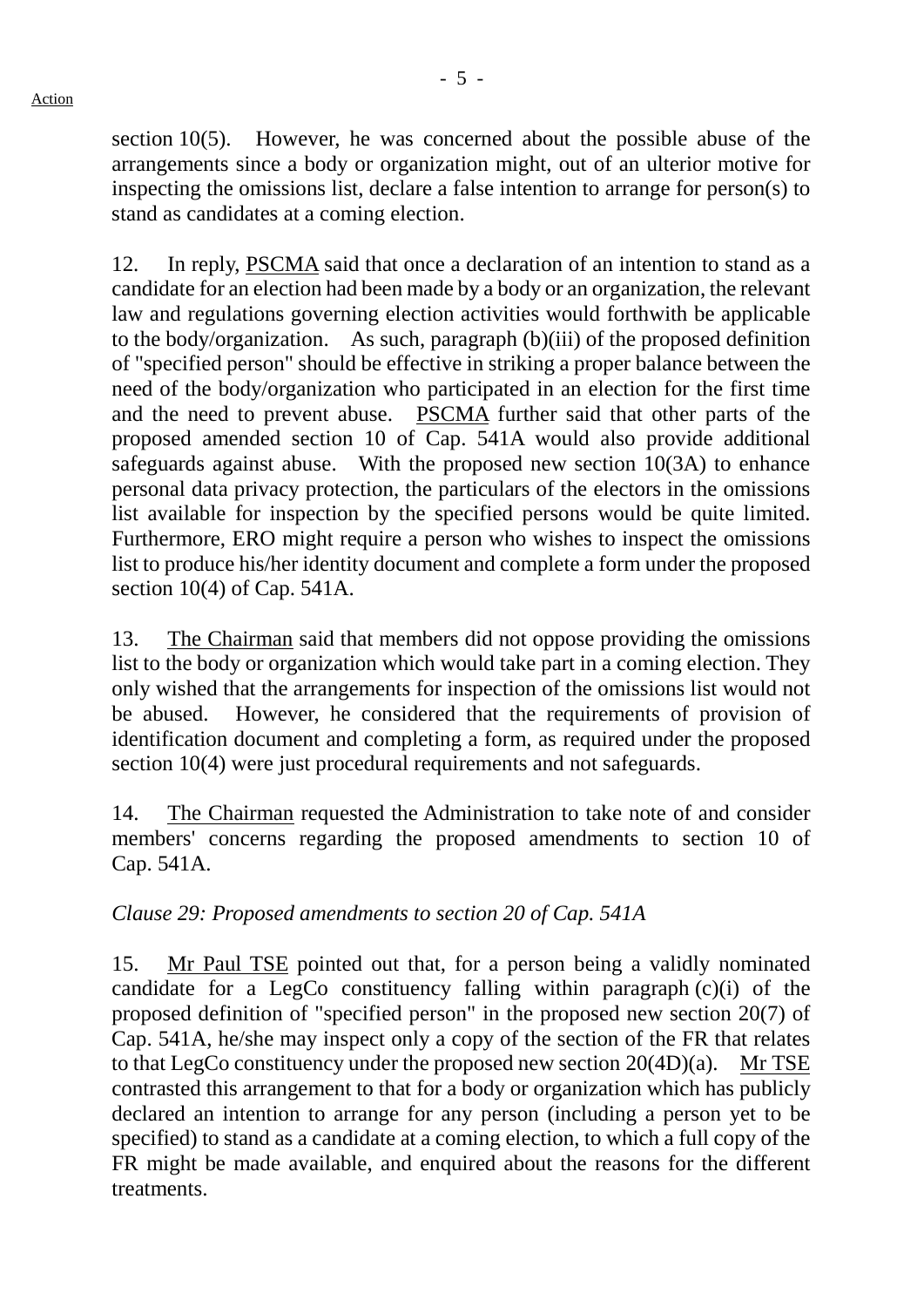16. In response, PSCMA explained that a validly nominated candidate would only need to be concerned about the electors in his/her constituency. As a body or organization might need to have a territory-wide canvassing strategy for more than one candidate, the Administration considered that the full copy of the FR should be made available to the body/organization concerned whether they had arranged for person(s) to stand as candidate(s) at previous election(s) or not. At the request of the Chairman, PSCMA undertook to consider members' views regarding the proposed new section 20 of Cap. 541A.

17. The Chairman noted that paragraph (a) of the proposed definition of "specified person" in the proposed new section 20(7) of Cap. 541A referred to a person who was a subscriber to the Government News and Media Information System ("GNMIS") maintained by the Director of Information Services. He enquired whether there was a stringent procedure for verifying that the subscribers were authentic media organizations.

18. In response, PSCMA explained that in processing applications for subscription to GNMIS from media organizations (including online media), the Information Services Department ("ISD") would cautiously assess the organizations' profiles and proofs of news reporting activities. There were at present 200 to 300 GNMIS subscribers including about 30 online media. He added that ISD reserved the right to review and revoke a media organization's subscription to GNMIS should certain situation arise, such as when the media organization was no longer legally registered or considered a mass news media organization.

19. Mr WONG kwok-kin enquired about the detailed arrangements for making available the FR for inspection by political parties falling within paragraph (b)(i) or (b)(ii) of the proposed definition of "specified person" in the proposed new section 20(7) of Cap. 541A.

20. In reply, PSCMA said that under the current and proposed amended section 20(5) of Cap. 541A, ERO might require a person who wishes to inspect the FR to complete a form. Following the past practices, the person authorized by a political party would be required to obtain the party's authorization on the completed form, and the Registration and Electoral Office ("REO") would contact the respective political party to verify the authenticity of the authorization. In response to Mr Tommy CHEUNG's enquiry, PSCMAconfirmed that the above arrangement was the same as that adopted in previous election(s).

21. Mr MA Fung-kwok enquired whether and how "specified political parties" would be defined in the Bill. PSCMA replied that in relation to the arrangement for making available the FR for inspection by specified persons in accordance with the proposed amended section 20 of Cap. 541A, "specified person" would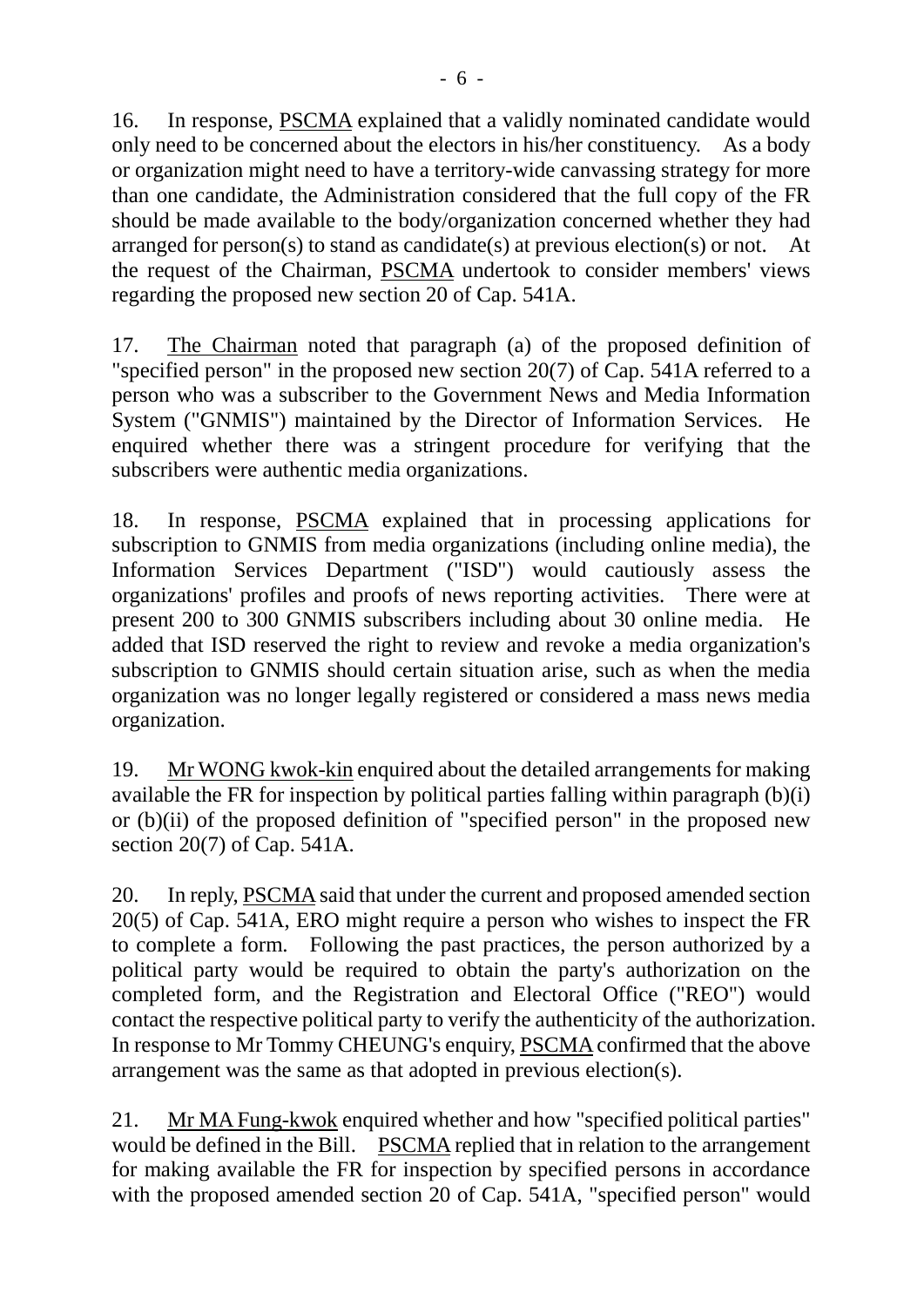include a body or organization that (i) was provided an extract for a purpose related to a previous election; (ii) was represented by a validly nominated candidate at a previous election; or (iii) has publicly declared an intention to arrange for any person to stand as a candidate at a coming election.

*Clause 64(10) - Proposed new section 29(4A) of the Electoral Affairs Commission (Registration) (Electors for Legislative Council Functional Constituencies) (Voters for Election Committee Subsectors) (Members of Election Committee) Regulation (Cap. 541B)*

22. Ms Alice MAK noted that under the proposed new section 29(4A)(a) of Cap. 541B, in relation to the provisional register that was made available for inspection by "specified person" defined in the proposed new section 29(8), only the first Chinese character of the name or only the first word of the English name of the natural person registered would be identifiable. On the other hand, under the proposed new section 29(4A)(b)(ii), the name of the authorized representative of the body registered would be shown in full. She enquired about the reasons for the different treatments. In reply, PAS(CMA)3 explained that as only the name but not the residential address of the authorized representative of the body elector would be available for inspection, it was considered that his/her full name might be shown in the part of the provisional registers which contain only entries of body electors without compromising the protection of personal data privacy of the authorized representatives.

#### *Clause 52(6) – Proposed new section 19(1D) of Cap. 541B*

23. Ms Alice MAK noted that for an application made by a natural person for registration in a functional constituencies provisional register or a subsector provisional register under section 19 of Cap. 541B, ERO might require the applicant to submit together with the application documentary evidence that proved that the address stated in the application was the principal residential address of the applicant under the proposed new section 19(1D). While she fully understood the policy intent for requiring an address proof, she expressed concern that the complex documentation requirements might discourage the public from registering as voters. She enquired how the inconvenience might be ameliorated so as to encourage voter registration.

24. In response, PAS(CMA)3 explained that REO would accept documents such as bills or invoices issued by providers of public utilities, statements or correspondence issued by banks or telephone bills issued within the last three months as proof of address. REO would also accept a declaration signed by an elector, who was residing with another person shown on the bill/invoice/statement/correspondence at the same residential address,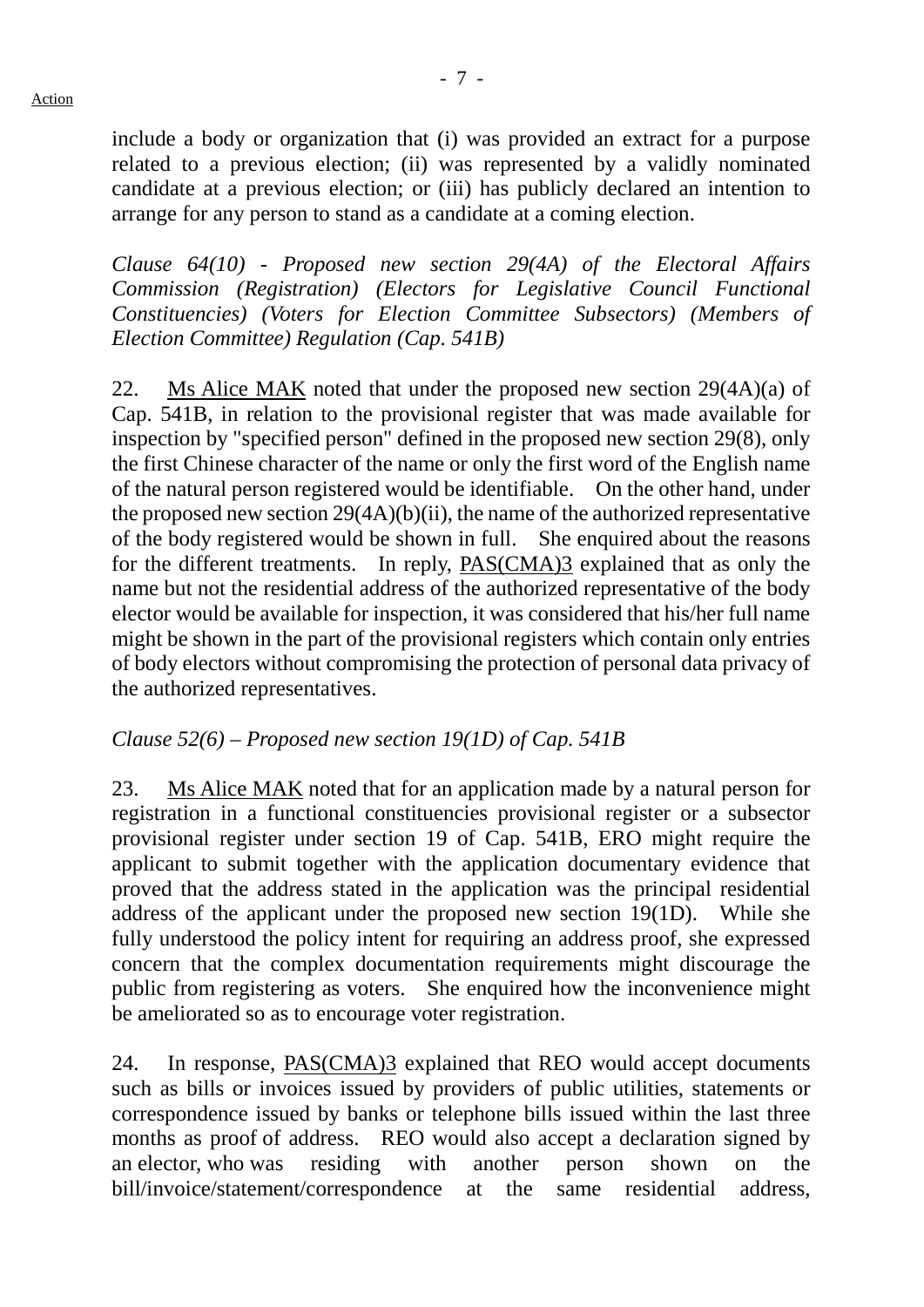confirming that such other person was living with the elector at the same address as proof of address for that other person. In response to Ms Alice MAK's request, PAS(CMA)3 said that flexibility could be exercised as far as practicable.

25. As members raised no other question or issues, the Chairman announced that the Bills Committee had completed the clause-by-clause examination of the Bill. He instructed that any amendments to the Bill to be proposed by the Administration or members should reach the Secretariat by 3:00 p.m. on Thursday, 29 April 2021.

26. Members agreed that the next meeting would be held on Friday, 30 April 2021, from 9:00 am to 1:00 pm to discuss any proposed amendments to the Bill.

#### **II. Any other business**

27. There being no other business, the meeting ended at 11:48 am.

Council Business Division 4 Legislative Council Secretariat 7 September 2021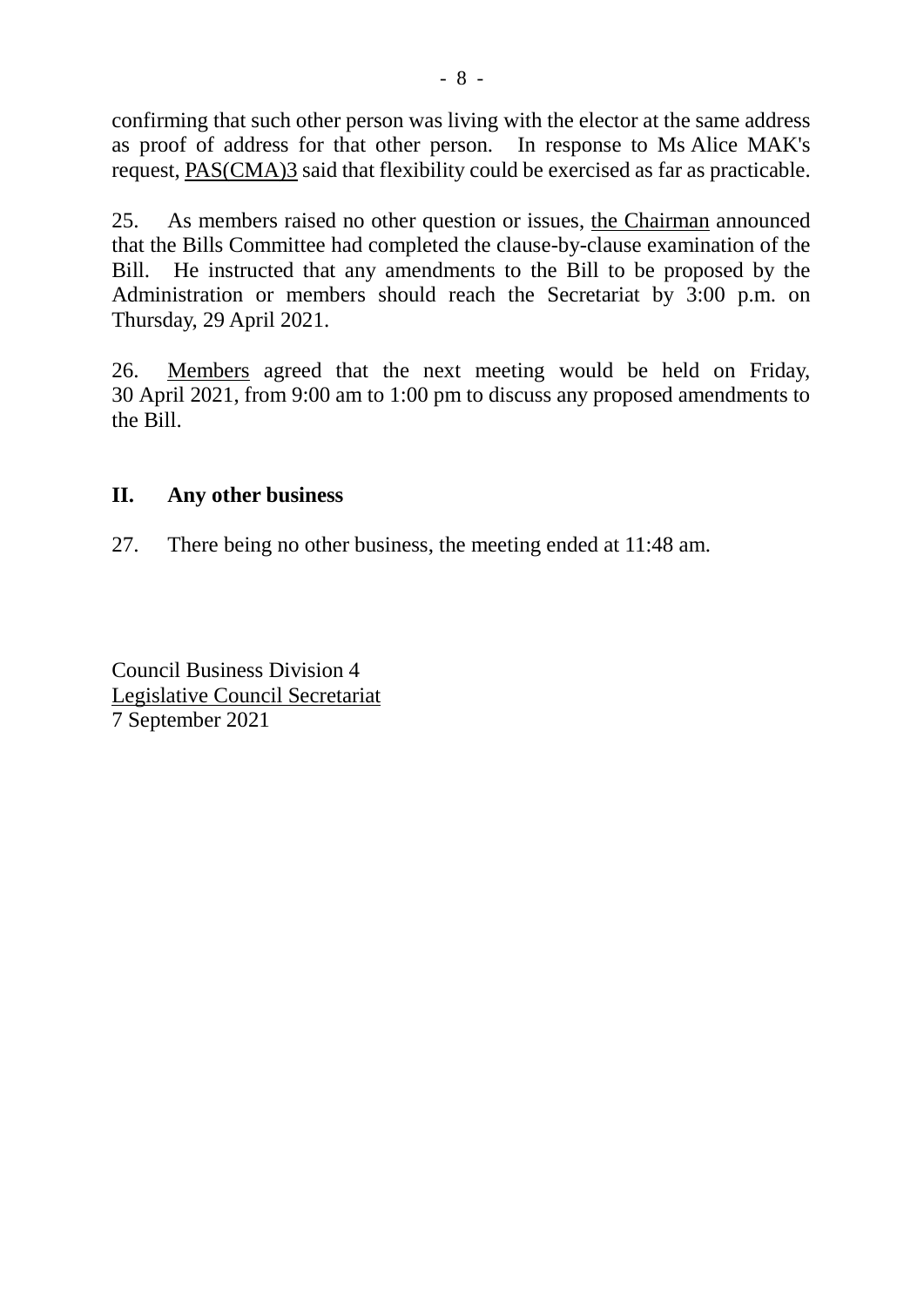#### **Annex**

#### **Proceedings of the tenth meeting of the Bills Committee on Improving Electoral System (Consolidated Amendments) Bill 2021 on Monday, 26 April 2021, at 9:00 am in Conference Room 2 of the Legislative Council Complex**

| <b>Time</b><br><b>Marker</b> | Speaker(s)                                                                                                   | Subject(s)                                                                                                                                                                                                                                                                                                                                                                                                                                                                                                                                                                                                                                                                                   | <b>Action</b><br>required                                                                          |
|------------------------------|--------------------------------------------------------------------------------------------------------------|----------------------------------------------------------------------------------------------------------------------------------------------------------------------------------------------------------------------------------------------------------------------------------------------------------------------------------------------------------------------------------------------------------------------------------------------------------------------------------------------------------------------------------------------------------------------------------------------------------------------------------------------------------------------------------------------|----------------------------------------------------------------------------------------------------|
| $000403 -$<br>000518         | Chairman                                                                                                     | Opening remarks                                                                                                                                                                                                                                                                                                                                                                                                                                                                                                                                                                                                                                                                              |                                                                                                    |
| $000519 -$<br>002419         | Chairman<br>Ir Dr LO Wai-kwok<br>Mr Paul TSE<br>Senior Assistant Legal<br>Adviser ("SALA")<br>Administration | Continuation of clause-by-clause examination of the<br>Improving<br>Electoral<br>(Consolidated<br>System<br>Amendments) Bill 2021 ("the Bill")<br>Examination of clauses 156, 173, 219 and 240 of the<br>Bill<br>Discussions on the discrepancy between the terms<br>$\overline{a}$<br>"electronic copy of the final register ("FR<br>electronic copy")" and "electronic copy or extract<br>of the final register ("FR")" used across different<br>pieces of subsidiary legislation<br>Concerns about the security measures for the<br>$\blacksquare$<br>protection of the FR electronic copy                                                                                                | Admin. to<br>consider<br>whether<br>amendments<br>should be<br>made<br>$1$ (para. 5 of<br>minutes) |
| $002420 -$<br>004031         | Chairman<br>Administration                                                                                   | Examination of clauses 110(1)-(3), 122, 123, 150(1),<br>157(1), 162, 165, 166, 171(1), 172, 174(1), 203,<br>216(1), 220(1), 228, 230, 237 and 238 of the Bill                                                                                                                                                                                                                                                                                                                                                                                                                                                                                                                                |                                                                                                    |
| $004032 -$<br>012159         | Chairman<br>Mr Paul TSE<br>Administration                                                                    | Examination of clauses $299(3)-(5)$ , $417(3)$ , $(5)$ and<br>$(6)$ , 19(1), (4), (5) and (6), 23(1), (4), (5), (7), (8)-(11),<br>$(12)$ , $(13)$ and $(15)$ and $29(1)$ , $(4)-(9)$ , $(10)$ , $(11)$ and<br>$(13)$ of the Bill<br>Discussions relating to the definition and<br>scope of "specified persons",<br>appropriate<br>including media organizations, who are allowed<br>to inspect registers and omissions lists<br>Concerns about the possible abuse of the<br>inspection rights on registers, for example of a<br>body or an organization, and relevant safeguards<br>Enquiries relating to the information contained in<br>$\qquad \qquad \blacksquare$<br>the omissions list |                                                                                                    |